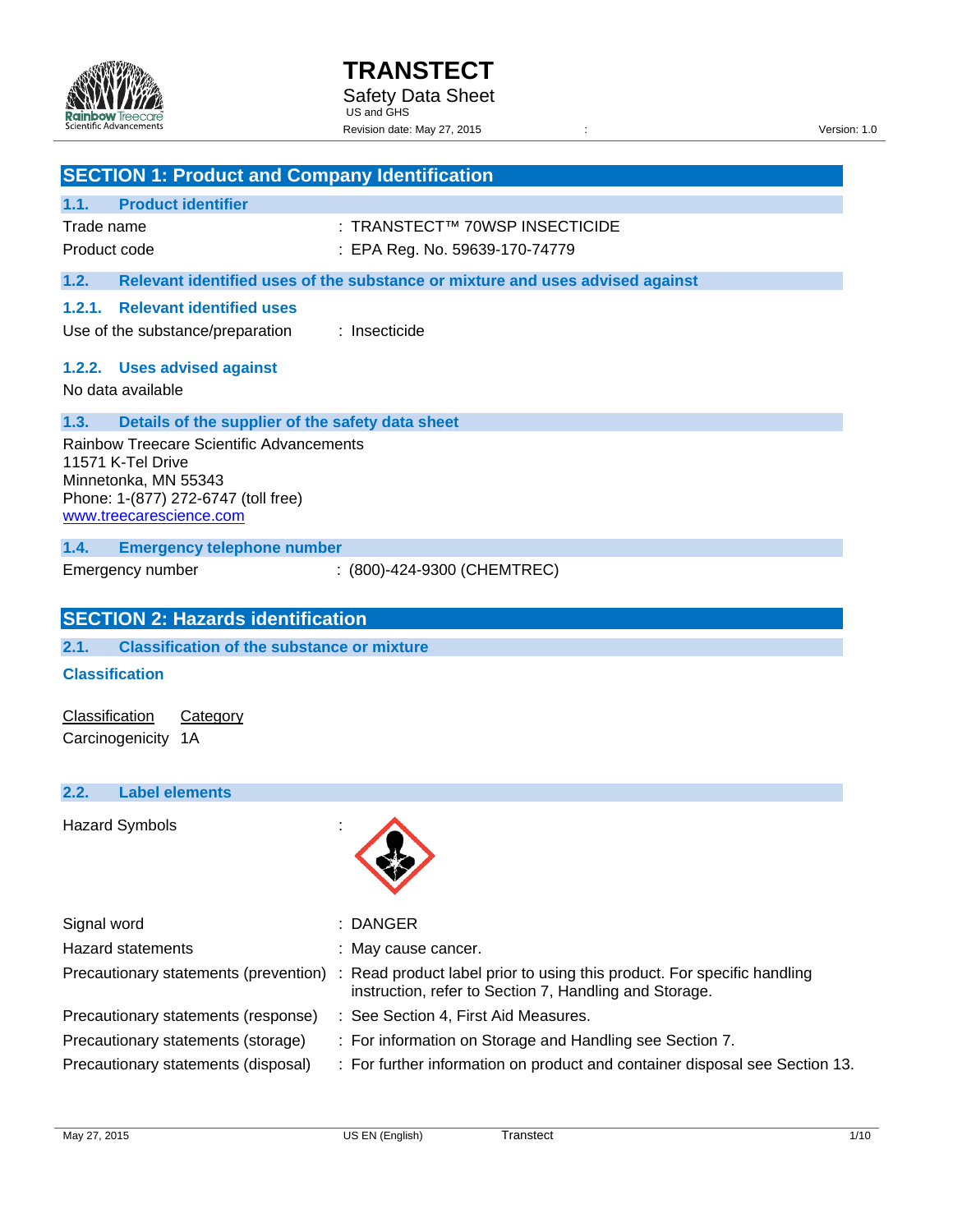

## **2.3 Hazards not otherwise classified (HNOC)**

#### Other Information:

25% of the mixture consists of ingredient(s) of unknown toxicity.

For information on Transportation requirements see Section 14.

# **SECTION 3: Composition/information on ingredients**

| <b>Chemical Name</b>                    | <b>CAS Number</b> | $\%$ /wt |
|-----------------------------------------|-------------------|----------|
| Dinotefuran*                            | 165252-70-0       | 70       |
| Particulates Not Otherwise Classified** | No CAS#           | 30       |

\*Active Ingredient

\*\*Other ingredients, which are maintained as trade secrets, are any substances other than an active ingredient contained in this product. Some of these may be hazardous, but their identity is withheld because they are considered trade secrets. The hazards associated with the other ingredients are addressed in this document.

## **SECTION 4: First aid measures**

Have the product container or label with you when calling a poison control center or doctor, or going for treatment.

| <b>Description of first aid measures</b>                                                                                                                                                                                                                                                     |
|----------------------------------------------------------------------------------------------------------------------------------------------------------------------------------------------------------------------------------------------------------------------------------------------|
| : Hold eye open and rinse slowly and gently with water for 15-20 minutes.<br>Remove contact lenses, if present, after the first 5 minutes, then continue<br>rinsing eye. Call poison control center or doctor for treatment advice.                                                          |
| : Take off contaminated clothing. Rinse skin immediately with plenty of water<br>for 15-20 minutes. Call a poison control center or physician for treatment<br>advice.                                                                                                                       |
| : Call physician or Poison Control Center immediately for treatment advice.<br>Have the person sip a glass of water if able to swallow. DO NOT induce<br>vomiting unless told to do so by a Poison Control Center or a physician. Do<br>not give anything by mouth to an unconscious person. |
| : Move to fresh air. If person is not breathing, call 911 or an ambulance, then<br>give artificial respiration, preferably mouth-to-mouth, if possible. Call a poison<br>control center or doctor for treatment advice.                                                                      |
| : None                                                                                                                                                                                                                                                                                       |
|                                                                                                                                                                                                                                                                                              |

| 5.1. | <b>Extinguishing media</b> |  |
|------|----------------------------|--|
|      |                            |  |

Suitable extinguishing media : Water fog, carbon dioxide, foam, dry chemical.

| 5.2.           | Special hazards arising from the substance or mixture |                                 |
|----------------|-------------------------------------------------------|---------------------------------|
| Flash Point °F |                                                       | : Not Applicable                |
| Autoignition   |                                                       | $: 350^{\circ}$ C (Dinotefuran) |
|                | Flammable limits in air - lower (%)                   | : Not Applicable                |
|                | Flammable limits in $air - upper$ (%)                 | : Not Applicable                |
|                |                                                       |                                 |

# **NFPA RATING:**

Health: 1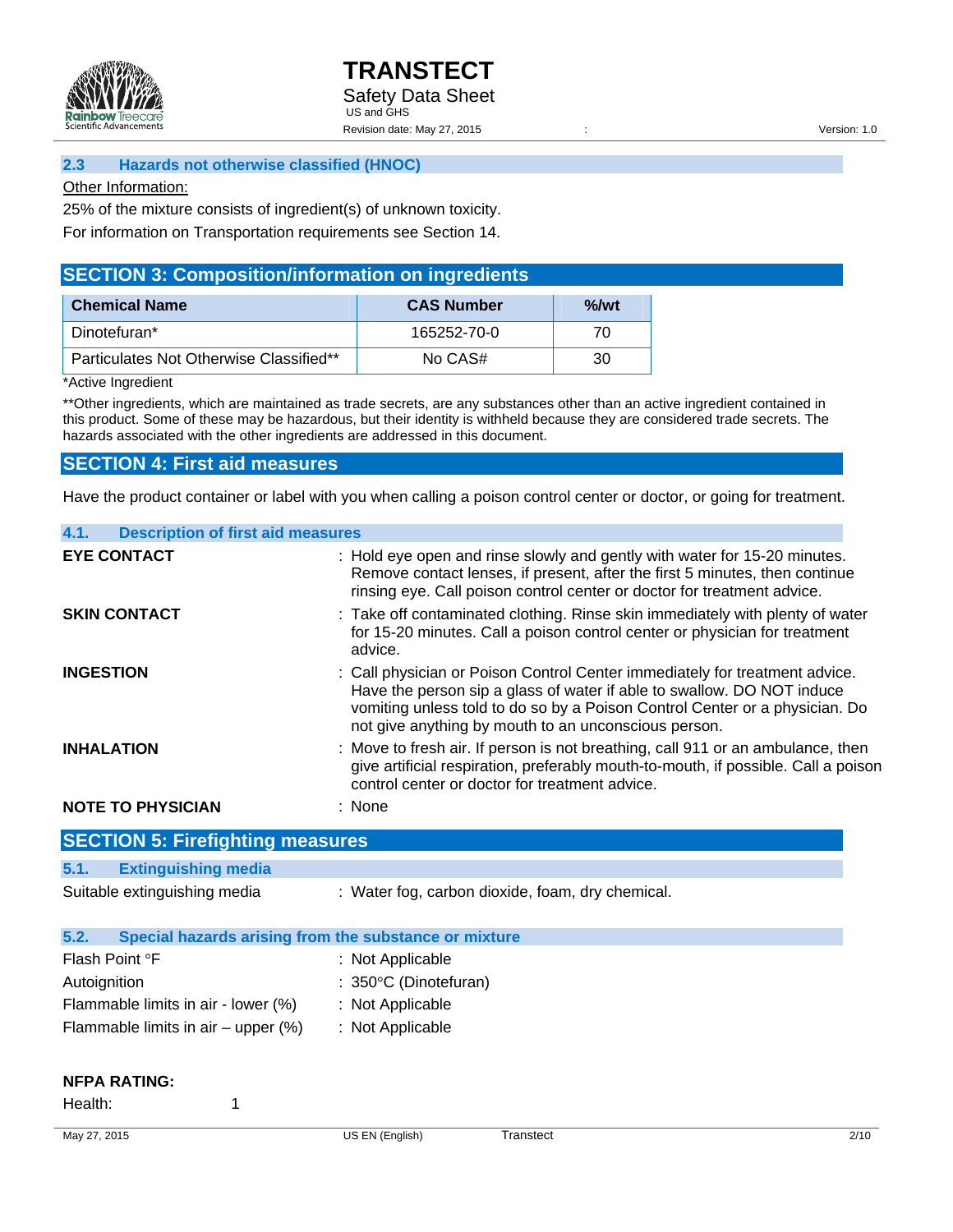

(Least-0, Slight-1, Moderate-2, High-3, Extreme-4). These values are obtained using professional judgment. Values were not available in the guidelines or published evaluations prepared by the National Fire Protection Association, NFPA.

| 5.3.                      | <b>Advice for firefighters</b>   |                                                                                                                                                                                                                                                                                                                                                                                                                                                                                                                     |  |
|---------------------------|----------------------------------|---------------------------------------------------------------------------------------------------------------------------------------------------------------------------------------------------------------------------------------------------------------------------------------------------------------------------------------------------------------------------------------------------------------------------------------------------------------------------------------------------------------------|--|
| Firefighting instructions |                                  | : Products of combustion from fires involving this material may be toxic. Avoid<br>breathing smoke and mists. Avoid personnel and equipment contact with<br>fallout and runoff. Minimize the amount of water used for fire fighting. Do not<br>enter any enclosed areas without full protective equipment, including self-<br>contained breathing equipment. Contain and isolate runoff and debris for<br>proper disposal. Decontaminate personal protective equipment and fire<br>fighting equipment before reuse. |  |
|                           |                                  | This material is not expected to burn or explode in normal conditions, but will<br>burn violently if involved in a fire. Dinotefuran becomes self-reactive in high<br>temperatures. Exposure to heat may promote violent decomposition.                                                                                                                                                                                                                                                                             |  |
|                           | Hazardous decomposition products | : Normal combustion forms carbon dioxide, water vapor and may produce:<br>Oxides of Nitrogen                                                                                                                                                                                                                                                                                                                                                                                                                        |  |

# **SECTION 6: Accidental release measures**

**6.1. Personal precautions, protective equipment and emergency procedures** 

#### **OBSERVE PRECAUTIONS IN SECTION 8: PERSONAL PROTECTION.**

Stop the source of the spill if it is safe to do so. Contain the spill to prevent further contamination of the soil, surface water, or ground water. For additional spill response information refer to the North American Emergency Response Guidebook.

## **6.2. Environmental precautions**

This material should be prevented from contaminating soil or from entering sewage and drainage systems and bodies of water.

| 6.3                         | Methods and material for containment and cleaning up                                                                                                                                                                                                      |
|-----------------------------|-----------------------------------------------------------------------------------------------------------------------------------------------------------------------------------------------------------------------------------------------------------|
| FOR SPILLS ON LAND:         |                                                                                                                                                                                                                                                           |
| <b>CONTAINMENT</b>          | : Remove all sources of ignition. Ventilate area of leak or spill. Clean-up<br>personnel may require protection from inhalation of dust. Avoid runoff into<br>storm sewers or other bodies of water.                                                      |
| <b>CLEANUP</b>              | : Clean up spill immediately in a manner that does not disperse dust into the<br>air and place in a chemical waste container. Wash area with soap and water.<br>Pick up wash liquid with additional absorbent and place in a chemical waste<br>container. |
| <b>FOR SPILLS IN WATER:</b> |                                                                                                                                                                                                                                                           |
| <b>CONTAINMENT</b>          | : This material will disperse or dissolve in water. Stop the source of the<br>release. Contain and isolate to prevent further release into soil, surface water<br>and ground water.                                                                       |
| <b>CLEANUP</b>              | : Clean up spill immediately. Absorb spill with inert material. Remove<br>contaminated water for treatment or disposal.                                                                                                                                   |
|                             |                                                                                                                                                                                                                                                           |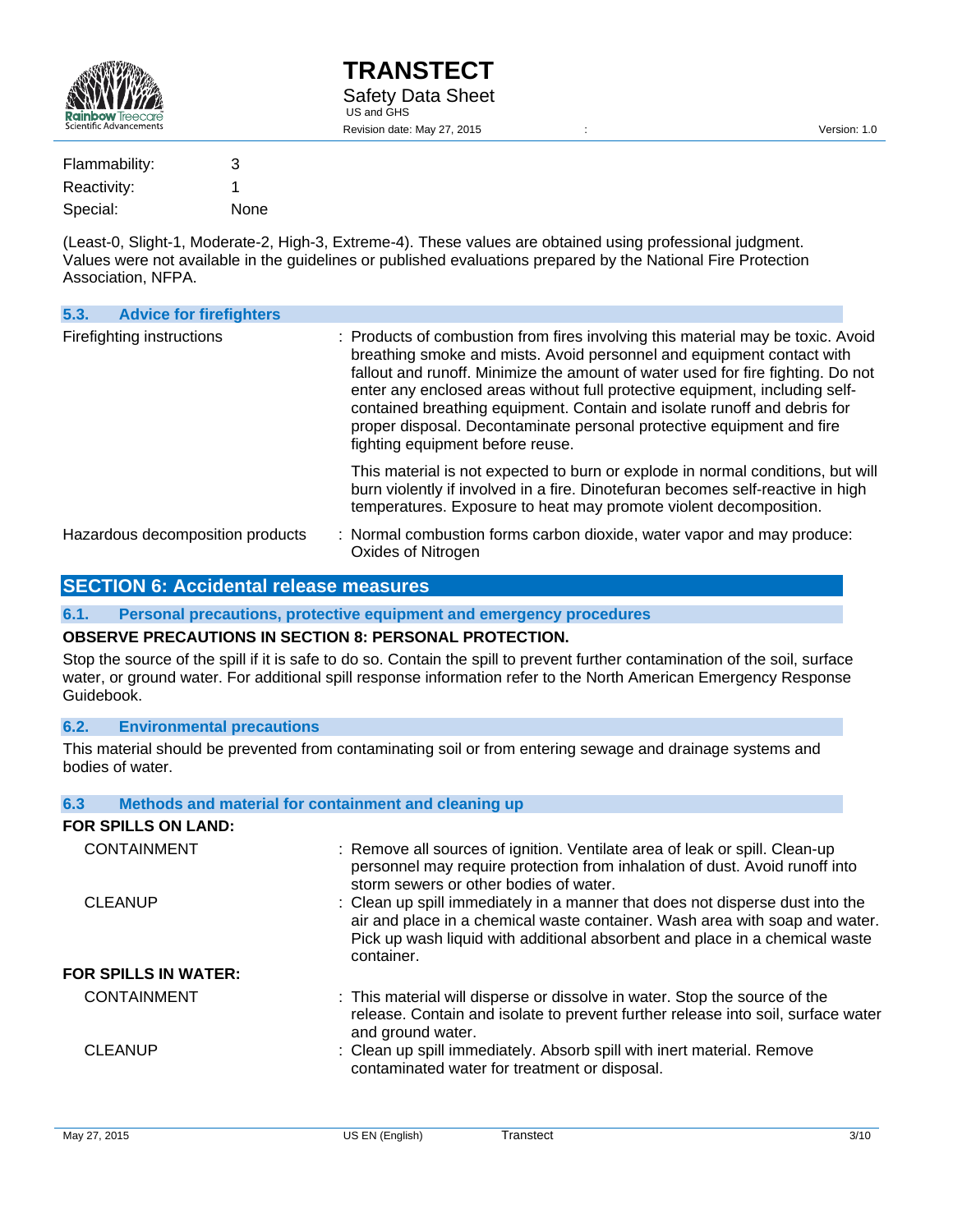

# **SECTION 7: Handling and storage**

# **END USER MUST READ AND OBSERVE ALL PRECAUTIONS ON PRODUCT LABEL.**

| 7.1.            | <b>Precautions for safe handling</b>                                |                                                                                                                                                                                                                                                                                                                                                                                                                                                       |
|-----------------|---------------------------------------------------------------------|-------------------------------------------------------------------------------------------------------------------------------------------------------------------------------------------------------------------------------------------------------------------------------------------------------------------------------------------------------------------------------------------------------------------------------------------------------|
| <b>HANDLING</b> |                                                                     | : Keep away from all possible sources of ignition (sparks or flame). Avoid high<br>temperatures exceeding 150°C. Keep container closed. Use only with<br>adequate ventilation. To avoid fire or explosion, dissipate static electricity<br>during transfer by grounding and bonding containers and equipment before<br>transferring the material. Use explosion-proof electrical equipment. Take<br>precautionary measures against static discharges. |
|                 |                                                                     | Wear protective clothing and equipment when handling this product. Goggles<br>or protective eyewear, gloves, long-sleeved shirt, long pants, socks and<br>shoes are appropriate.                                                                                                                                                                                                                                                                      |
|                 |                                                                     | Users should wash hands thoroughly with soap and water before eating,<br>drinking, chewing gum, using tobacco or using the toilet.                                                                                                                                                                                                                                                                                                                    |
| 7.2.            | <b>Conditions for safe storage, including any incompatibilities</b> |                                                                                                                                                                                                                                                                                                                                                                                                                                                       |
| <b>STORAGE</b>  |                                                                     | : Keep pesticide in original container only. Do not put concentrate into food or<br>drink containers. Do not dilute concentrate in food or drink containers. Store<br>in a cool, dry place. Do not store diluted spray. Do not contaminate water,<br>food or feed by storage or disposal.                                                                                                                                                             |

## **SECTION 8: Exposure controls/personal protection**

**END USER MUST READ AND OBSERVE ALL PRECAUTIONS ON PRODUCT LABEL.** 

#### **8.1. Personal protective equipment**

**EYES & FACE:** Do not get this material in your eyes. Eye contact can be avoided by wearing protective eyewear.

**RESPIRATORY PROTECTION:** Use this material only in well ventilated areas. If operating conditions result in airborne concentrations of this material, the use of an approved respirator is recommended.

**SKIN & HAND PROTECTION:** Avoid contact with skin or clothing. Skin contact can be minimized by wearing protective clothing including gloves.

#### **8.2. Exposure controls**

#### **EXPOSURE LIMITS**

| <b>Chemical Name</b>                                   | <b>ACGIH Exposure Limits</b>                                                                          | <b>OSHA Exposure Limits</b>                                                                | Manufacturer's Exposure<br>Limits |
|--------------------------------------------------------|-------------------------------------------------------------------------------------------------------|--------------------------------------------------------------------------------------------|-----------------------------------|
| Dinotefuran                                            | None                                                                                                  | None                                                                                       | None                              |
| <b>Particulates Not</b><br><b>Otherwise Classified</b> | 10 mg/m <sup>3</sup> TWA (inhalable<br>particulate); 3 mg/m <sup>3</sup> TWA<br>(respirable fraction) | 15 mg/m <sup>3</sup> TWA (total dust);<br>5 mg/m <sup>3</sup> TWA (respirable<br>fraction) | None                              |

# **SECTION 9: Physical and chemical properties**

# **9.1. Information on basic physical and chemical properties**

Physical state : Solid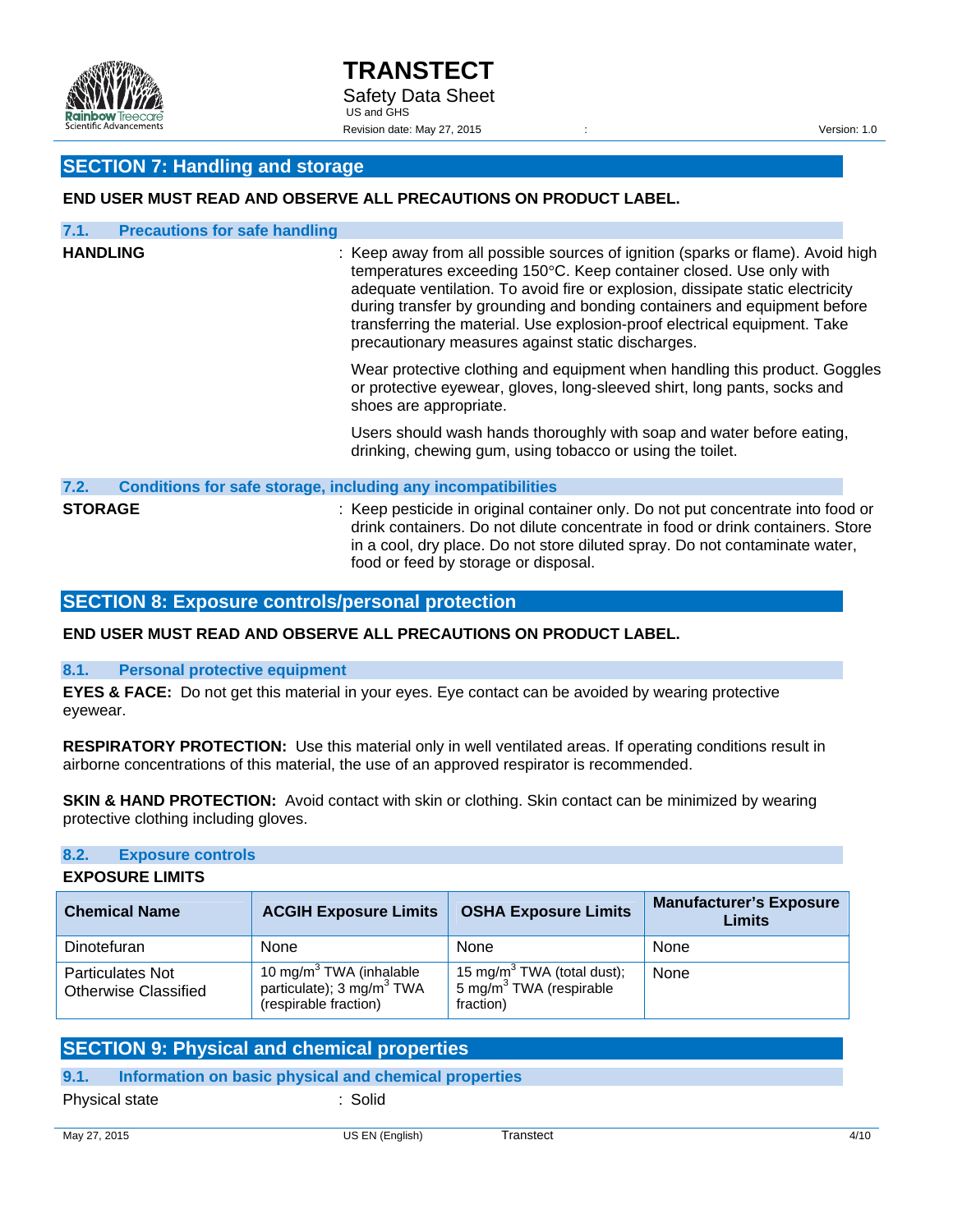

Appearance

# **TRANSTECT**

Safety Data Sheet

 US and GHS Revision date: May 27, 2015 <br>
Revision date: May 27, 2015

| Appearance                   | : Granule                                     |
|------------------------------|-----------------------------------------------|
| Color                        | : Light brown                                 |
| Odor                         | : No information available                    |
| Odor threshold               | : No information available                    |
| рH                           | : 6.4 $@$ 21 $°C$ (1% solution)               |
| Melting/freezing point       | : $107.5^{\circ}$ C (Dinotefuran)             |
| Boiling point/boiling range  | : Decomposed at $208^{\circ}$ C (Dinotefuran) |
| Flash point                  | : Not applicable                              |
| Evaporation rate             | : No information available                    |
| Flammability (solid, gas)    | : No information available                    |
| Flammability Limits in Air   |                                               |
| Upper flammability limits    | : Not applicable                              |
| Lower flammability limits    | : Not applicable                              |
| Vapor pressure               | : No information available                    |
| Vapor density                | : No information available                    |
| Specific gravity             | : No information available                    |
| Water solubility             | : Soluble in water                            |
| Solubility in other solvents | : No information available                    |

Partition coefficient **interest in the Community** No information available

- Auto-ignition temperature : No information available
- Decomposition temperature : No information available
- Viscosity **intervalse in the COV** is No information available
- Explosive properties : No information available
- Oxidizing properties : No information available
- Density **Density** : No information available
- Bulk density : 29.8 lb./cu. ft.

# **9.2. Other information**

No additional information available

# **SECTION 10: Stability and reactivity**

# **10.1. Reactivity**

No data available

# **10.2. Chemical stability**

Stable under recommended storage conditions.

# **10.3. Possibility of hazardous reactions**

None under normal processing.

# **10.4. Conditions to avoid**

Extremes of temperature and direct sunlight.

# **10.5. Incompatible materials**

None known based on information supplied.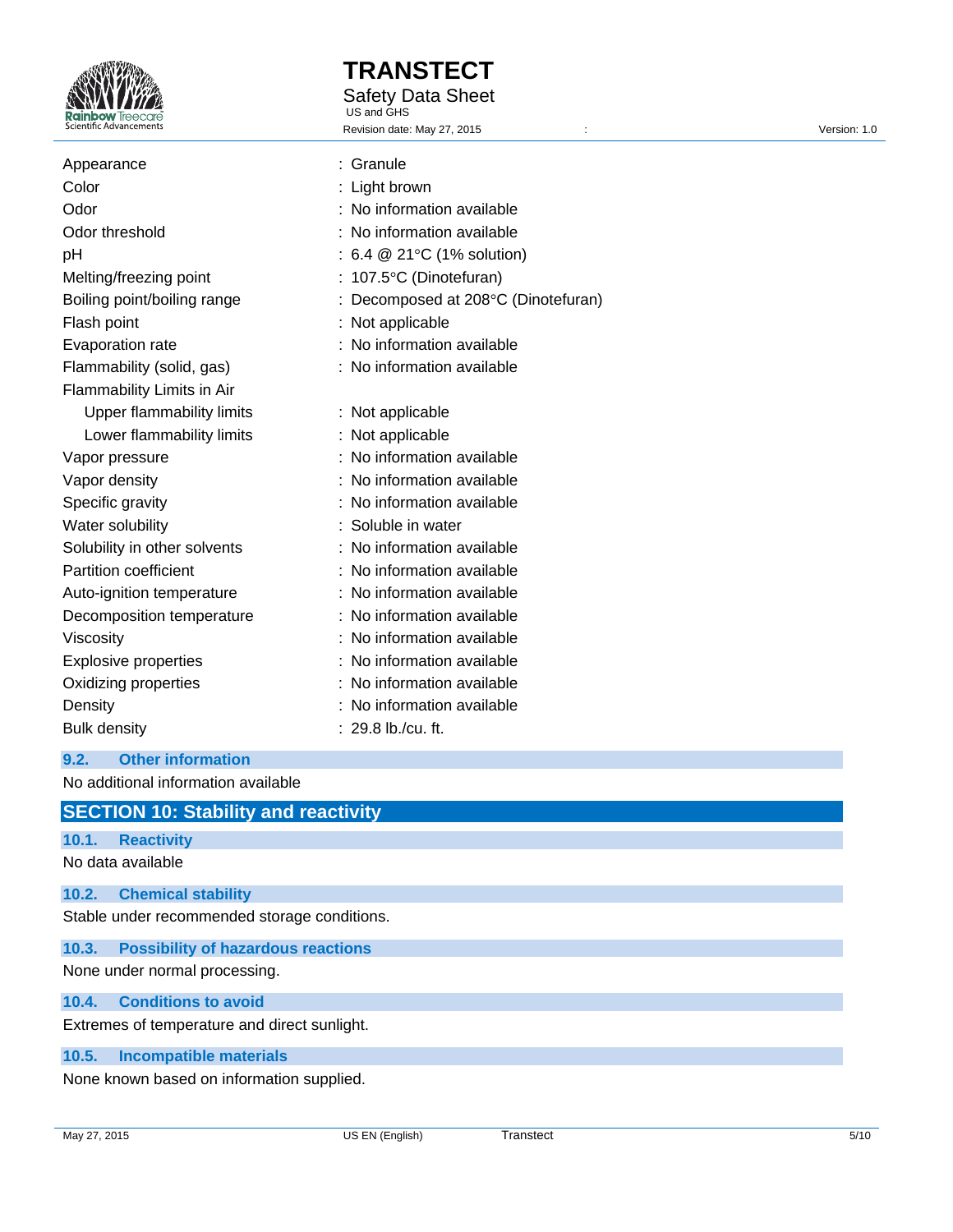

## **10.6. Hazardous decomposition products**

Carbon oxides, Nitrogen oxides (NOx), Oxides of sulfur, Crystalline silica

# **SECTION 11: Toxicological information**

#### **11.1. Information on toxicological effects**

Based on an evaluation of the ingredients and/or similar products.

| <b>ACUTE TOXICITY</b>                       |                               |                                   |  |  |
|---------------------------------------------|-------------------------------|-----------------------------------|--|--|
| Oral Toxicity LD <sub>50</sub> (rats)       | >5000 mg/kg                   | <b>EPA Tox Category IV</b>        |  |  |
| Dermal Toxicity $LD_{50}$ (rabbits)         | >5000 mg/kg                   | <b>EPA Tox Category IV</b>        |  |  |
| Inhalation Toxicity LC <sub>50</sub> (rats) | >2.34 mg/L air                | <b>EPA Tox Category IV</b>        |  |  |
| Eye Irritation (rabbits)                    | Minimally irritating          | <b>EPA Tox Category IV</b>        |  |  |
| Skin Irritation (rabbits)                   | Brief and/or minor irritation | <b>EPA Tox Category IV</b>        |  |  |
| Skin Sensitization (guinea pigs)            | Non-sensitizer                | EPA Tox Category - Not applicable |  |  |

## **CARCINOGEN CLASSIFICATION**

| <b>Chemical Name</b>                                                 | <b>IARC</b> | <b>OSHA- Select Carcinogens</b> | <b>NTP Carcinogen List</b> |
|----------------------------------------------------------------------|-------------|---------------------------------|----------------------------|
| Dinotefuran                                                          | Not listed  | Not listed                      | Not listed                 |
| Particulates Not Otherwise Classified                                | Not listed  | Not listed                      | Not listed                 |
| Sodium dodecylbenzene sulfonate                                      | Not listed  | Not listed                      | Not listed                 |
| Dioctyl sodium sulfosuccinate                                        | Not listed  | Not listed                      | Not listed                 |
| Paper fiber (cellulose)                                              | Not listed  | Carcinogen                      | Known Carcinogen           |
| Naphthalene sulfonic acid, polymer with<br>formaldehyde, sodium salt | Not listed  | Not listed                      | Not listed                 |
| Lactose Monohydrate                                                  | Not listed  | Not listed                      | Not listed                 |

## **TOXICITY OF DINOTEFURAN TECHNICAL**

**SUBCHRONIC:** Dinotefuran technical was tested in 13-week dietary toxicity studies in rats, mice and dogs. In the rat study, a NOEL of 500 ppm was established, based on reduced body weight gain in females and adrenal cortical vacuolation in males and a NOAEL of 5,000 ppm based on marked growth retardation at 25,000 ppm (adrenal cortical vacuolation not adverse). A NOEL of 25,000 ppm was established in the mouse study based on reduced body weight gain at 50,000 ppm. In the dog 13-week dietary study, a NOEL of 8,000 ppm was established based on reduced body weight gain. No target organs were identified in subchronic inhalation or dermal toxicity studies in rats.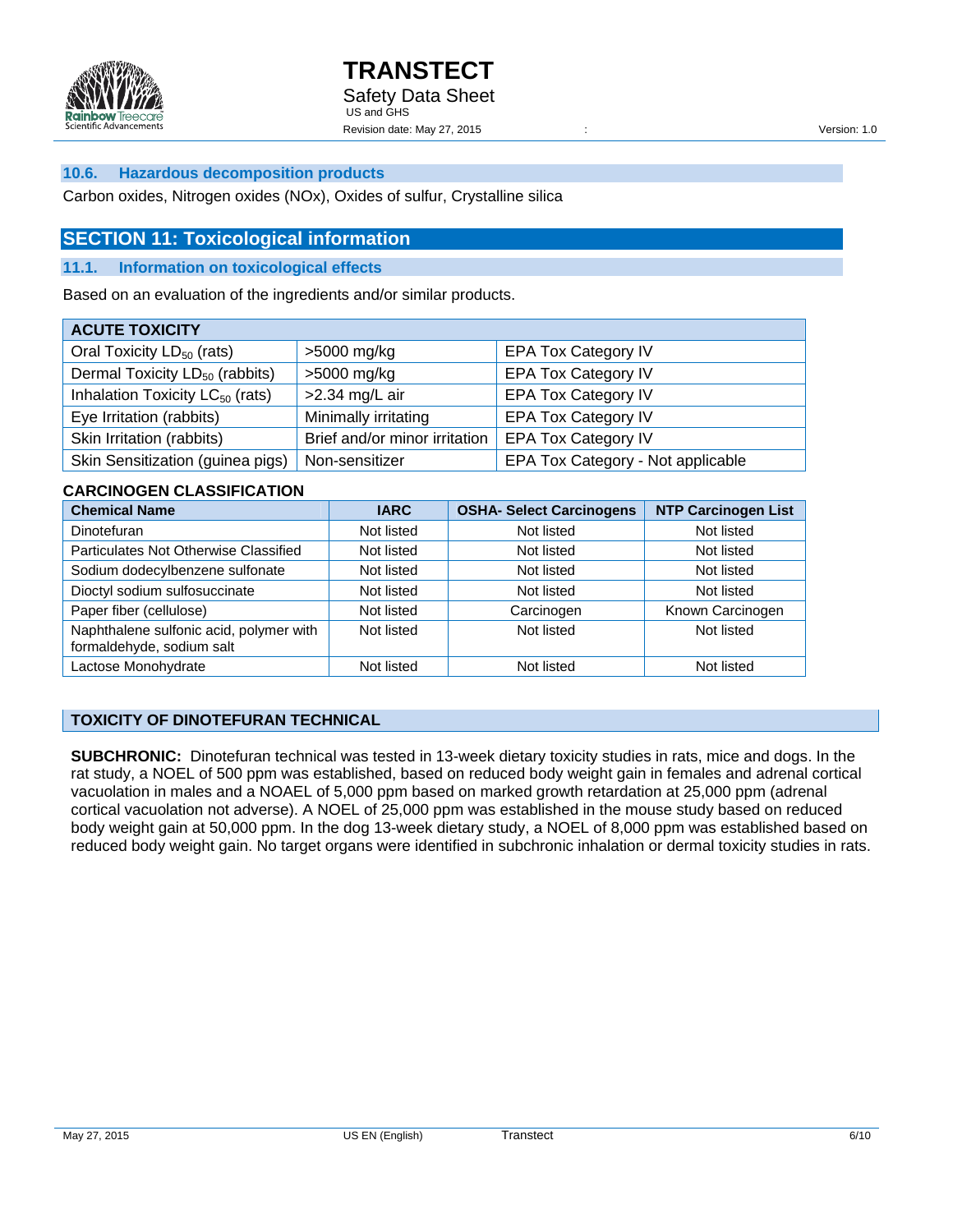

#### **TOXICITY OF DINOTEFURAN TECHNICAL**

**CHRONIC/CARCINOGENICITY:** Dinotefuran technical was tested in lifetime studies with rats and mice and a oneyear study with dogs. In common with the subchronic studies in these species, no specific target organs could be identified. In the 78-week mouse study a NOAEL of 2500 ppm was established, based on decreased weight gain and a decrease in circulating platelet counts. In the 104-week rat study a NOAEL of 2000 ppm was established, based on a decrease in weight gain in females. There were no treatment-related effects in rats or mice on survival or the nature and incidence of neoplastic and adverse non-neoplastic histomorphological findings in either species at any dose level. In the 52-week dog study a NOAEL of 16000 ppm was established based on decreased weight gain in both sexes and decreased food consumption in females.

**NEUROTOXICITY:** Dinotefuran did not produce any functional or histomorphological evidence of neurotoxicity in acute (gavage) and 13-week (dietary) neurotoxicity studies in rats. The NOEL for neurotoxicity in the acute study was 1,500 mg/kg, the highest dose level administered. The NOEL for neurotoxicity in the 13-week dietary study was 50,000 ppm. The NOEL for all effects in this study was 5,000 ppm based on reduced body weight gain and food consumption.

**DEVELOPMENTAL TOXICITY:** In a developmental toxicity study of Dinotefuran technical in rats the maternal NOAEL was 300 mg/kg/day based on reduced weight gain, food consumption and water intake at 1000 mg/kg/day. Dinotefuran technical did not produce developmental effects in rats at doses up to 1000 mg/kg/day (the highest does tested). In a study with rabbits the maternal NOAEL was 52 mg/kg/day based on reduced weight gain, food consumption and water intake and clinical signs noted at 300 mg/kg/day and pathology findings in the liver and stomach at 125 mg/kg/day and higher. The developmental NOEL was 300 mg/kg/day.

**REPRODUCTION:** Dinotefuran technical was tested in a two-generation rat reproduction study at doses of 0, 300, 1000, 3000 and 10000 ppm. The NOAEL for systemic toxicity in parental animals was 3000 ppm based on decreased body weight gain and food consumption and decreased spleen and thyroid weights at the highest dose level evaluated (10000 ppm). The NOAEL for reproductive effects was 10000 ppm. The NOAEL for effects on the offspring was 3000 ppm based on reduced preweaning weight gain at 10000 ppm.

**MUTAGENICITY:** Dinotefuran technical was negative in the following in vitro assays: Ames Assay, mouse lymphoma (L5178Y), mammalian cytogenetics (CHL/IU) or DNA Repair. Dinotefuran technical was negative in the following in vivo assays: mouse micronucleus. Overall, Dinotefuran technical does not present a genetic hazard.

For a summary of the potential for adverse health effects from exposure to this product, refer to Section 2. For information regarding regulations pertaining to this product, refer to Section 15.

| <b>SECTION 12: Ecological information</b> |                                                                                                                                                                                                                                                                                                                                                                                      |
|-------------------------------------------|--------------------------------------------------------------------------------------------------------------------------------------------------------------------------------------------------------------------------------------------------------------------------------------------------------------------------------------------------------------------------------------|
| 12.1.<br><b>Toxicity</b>                  |                                                                                                                                                                                                                                                                                                                                                                                      |
| <b>AVIAN TOXICITY</b>                     | : Dinotefuran Technical is practically nontoxic to moderately toxic to<br>avian species. Test results include:<br>Oral LD <sub>50</sub> quail: greater than 2000 mg/kg<br>Dietary LC <sub>50</sub> Mallard duck: greater than 997.9 ppm<br>Dietary LC <sub>50</sub> quail: greater than 1301ppm<br>Reproduction quail: NOEL = 5000 ppm<br>Reproduction Mallard duck: NOEL = 2000 ppm |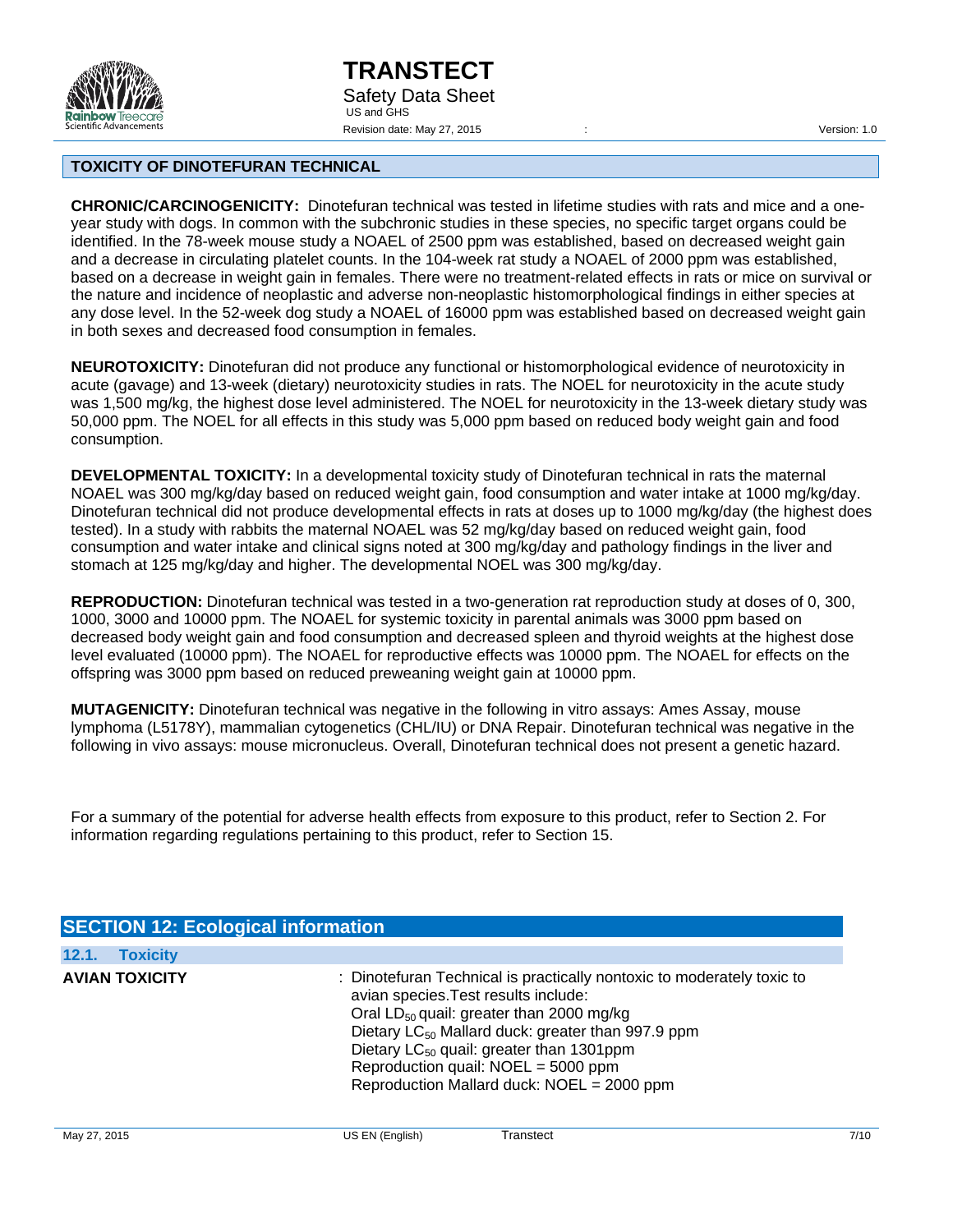

| <b>TRANSTECT</b>         |
|--------------------------|
| <b>Safety Data Sheet</b> |
| US and GHS               |

Revision date: May 27, 2015 : Version: 1.0

| <b>AQUATIC ORGANISM TOXICITY</b> | : Dinotefuran Technical is practically nontoxic to fish and practically<br>nontoxic to highly toxic to aquatic invertebrate species. Test results<br>include:<br>$LC_{50}$ (96 hr) Bluegill Sunfish: greater than 100 mg/L<br>$LC_{50}$ (96 hr) Rainbow Trout: greater than 100 mg/L<br>$LC_{50}$ (96 hr) Common Carp: greater than 100 mg/L<br>$LC_{50}$ (96 hr) Sheepshead Minnow: greater than 109 mg/L<br>NOEC (early life stage) Rainbow Trout: greater than 10 mg/L<br>EC <sub>50</sub> (48 hr) Daphnia magna: greater than 1000 mg/L<br>NOEC (lifecycle) Daphnia magna: >10 mg/L<br>$LC_{50}$ (96 hr) Mysid Shrimp: 0.79 mg/L<br>$EC_{50}$ (96 hr) Oyster Shell Deposition: greater than 141 mg/L<br>$\text{ErC}_{50}$ (0-72 hr) Algae (P. subcapitata): greater than 100 mg/L |
|----------------------------------|---------------------------------------------------------------------------------------------------------------------------------------------------------------------------------------------------------------------------------------------------------------------------------------------------------------------------------------------------------------------------------------------------------------------------------------------------------------------------------------------------------------------------------------------------------------------------------------------------------------------------------------------------------------------------------------------------------------------------------------------------------------------------------------|
| <b>OTHER NON-TARGET ORGANISM</b> | : Dinotefuran Technical is highly toxic to bees. The acute oral and                                                                                                                                                                                                                                                                                                                                                                                                                                                                                                                                                                                                                                                                                                                   |
| <b>TOXICITY</b>                  | contact $LD_{50}$ in bees were 0.056 ug/bee and 0.022 ug/bee,                                                                                                                                                                                                                                                                                                                                                                                                                                                                                                                                                                                                                                                                                                                         |

#### **OTHER ENVIRONMENTAL INFORMATION:**

This pesticide is toxic to shrimp. Do not apply directly to water, to areas where surface water is present or to intertidal areas below mean high water mark. Do not apply where runoff is likely to occur. Do not apply where weather conditions favor drift from areas treated. Do not contaminate water when cleaning equipment or disposing of equipment washwater or rinsate.

respectively.

## **SECTION 13: Disposal considerations**

**END USERS MUST DISPOSE OF ANY UNUSED PRODUCT AS PER THE LABEL RECOMMENDATIONS.** 

## **13.1. Waste treatment methods**

**PRODUCT DISPOSAL:** Wastes resulting from the use of this product may be disposed of on site or at an approved waste disposal facility.

**CONTAINER DISPOSAL:** Nonrefillable container. Do not reuse or refill this container. Offer for recycling, if available. Clean container promptly after emptying. Triple rinse as follows: Empty the remaining contents into application equipment or a mix tank and drain for 10 seconds after the flow begins to drip. Fill the container  $\frac{1}{4}$  full with water and recap. Shake for 10 seconds. Pour rinsate into application equipment or a mix tank or store rinsate for later use or disposal. Drain for 10 seconds after the flow begins to drip. Repeat this procedure 2 more times.

**DISPOSAL METHODS:** Check government regulations and local authorities for approved disposal of this material. Dispose of in accordance with applicable laws and regulations.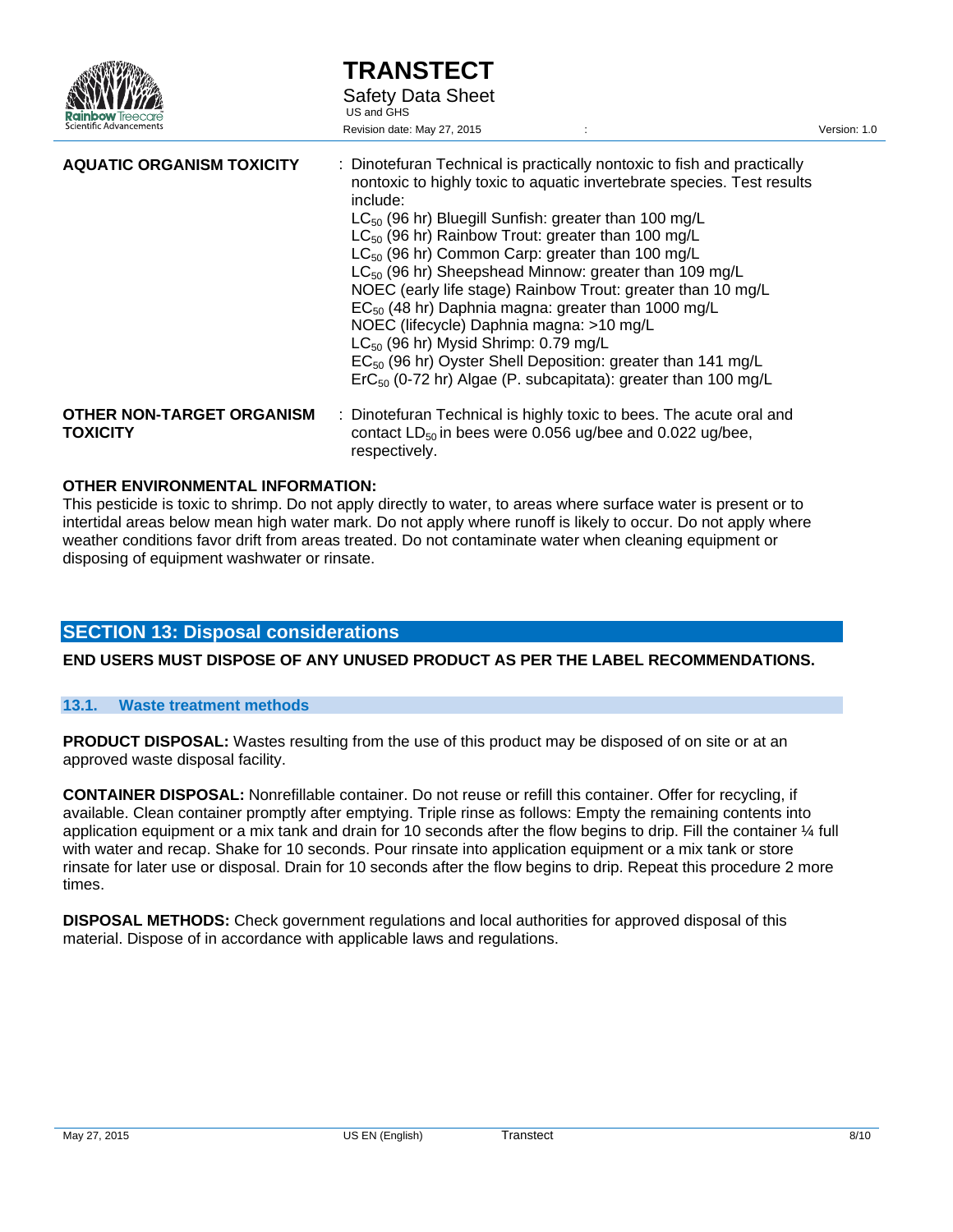

## **SECTION 14: Transport information**

| <b>DOT (ground) SHIPPING NAME</b>                 | : Pesticide, Solid, Non-regulated                                                                                                                |
|---------------------------------------------------|--------------------------------------------------------------------------------------------------------------------------------------------------|
| <b>REMARKS</b>                                    | : Not regulated for domestic ground transport by U.S. DOT                                                                                        |
| <b>EMERGENCY RESPONSE</b><br><b>GUIDEBOOK NO.</b> | : Not applicable                                                                                                                                 |
| <b>ICAO/IATA SHIPPING NAME</b>                    | : UN 3077 Environmentally Hazardous Substance, Solid, N.O.S. (Dinotefuran),<br>9, III, Marine Pollutant                                          |
| <b>REMARKS</b>                                    | : Single or inner packaging less than 5 L (liquid) or 5 Kg (solids) exempted<br>from Dangerous Goods regulations - see UN Special Provision 375. |
|                                                   | For U.S. Shipping, Emergency Response Guidebook No. 171.                                                                                         |
| <b>IMDG SHIPPING NAME</b>                         | : UN 3077 Environmentally Hazardous Substance, Solid, N.O.S. (Dinotefuran),<br>9, III, Marine Pollutant                                          |
| <b>EMS NO.</b>                                    | $: F-A. S-F$                                                                                                                                     |

# **SECTION 15: Regulatory information**

## **EPA-FIFRA LABEL INFORMATION THAT DIFFERS FROM OSHA-GHS REQUIREMENTS:**

This material is a pesticide product registered by the EPA under FIFRA and is subject to certain labeling requirements under federal pesticide law. These requirements may differ from the classification criteria and hazard information required by OSHA GHS for safety data sheets, and for workplace labels of non-pesticide chemicals. The following is the hazard information as required on the FIFRA pesticide label:

| Signal word              | : CAUTION                                            |
|--------------------------|------------------------------------------------------|
| Precautionary statements | : Avoid breathing vapor or dust                      |
|                          | Avoid contact with eyes, skin, and clothing          |
|                          | Powder material may form explosive dust-air mixture. |
|                          | Keep out of reach of children                        |

**PESTICIDE REGULATIONS:** All pesticides are governed under FIFRA (Federal Insecticide, Fungicide, and Rodenticide Act). Therefore, the regulations presented below are pertinent only when handled outside of the normal use and applications of pesticides. This includes waste streams resulting from manufacturing/formulation facilities, spills or misuse of products, and storage of large quantities of products containing hazardous or extremely hazardous substances.

**U.S. FEDERAL REGULATIONS:** Ingredients in this product are reviewed against an inclusive list of federal regulations. Therefore, the user should consult appropriate authorities. The federal regulations reviewed include: Clean Water Act, SARA, CERCLA, RCRA, DOT, TSCA and OSHA. If no components or information is listed in the space below this paragraph, then none of the regulations reviewed are applicable.

> Present **Present** 1000 lb 454 kg

| Sodium dodecylbenzene sulfonate |  |
|---------------------------------|--|
| <b>TSCA Inventory List -</b>    |  |

| <b>I SUA INVENIORY LISE-</b>            |  |
|-----------------------------------------|--|
| Clean Water Act - Hazardous Substances  |  |
| <b>CERCLA Reportable Quantity (RQ):</b> |  |
|                                         |  |